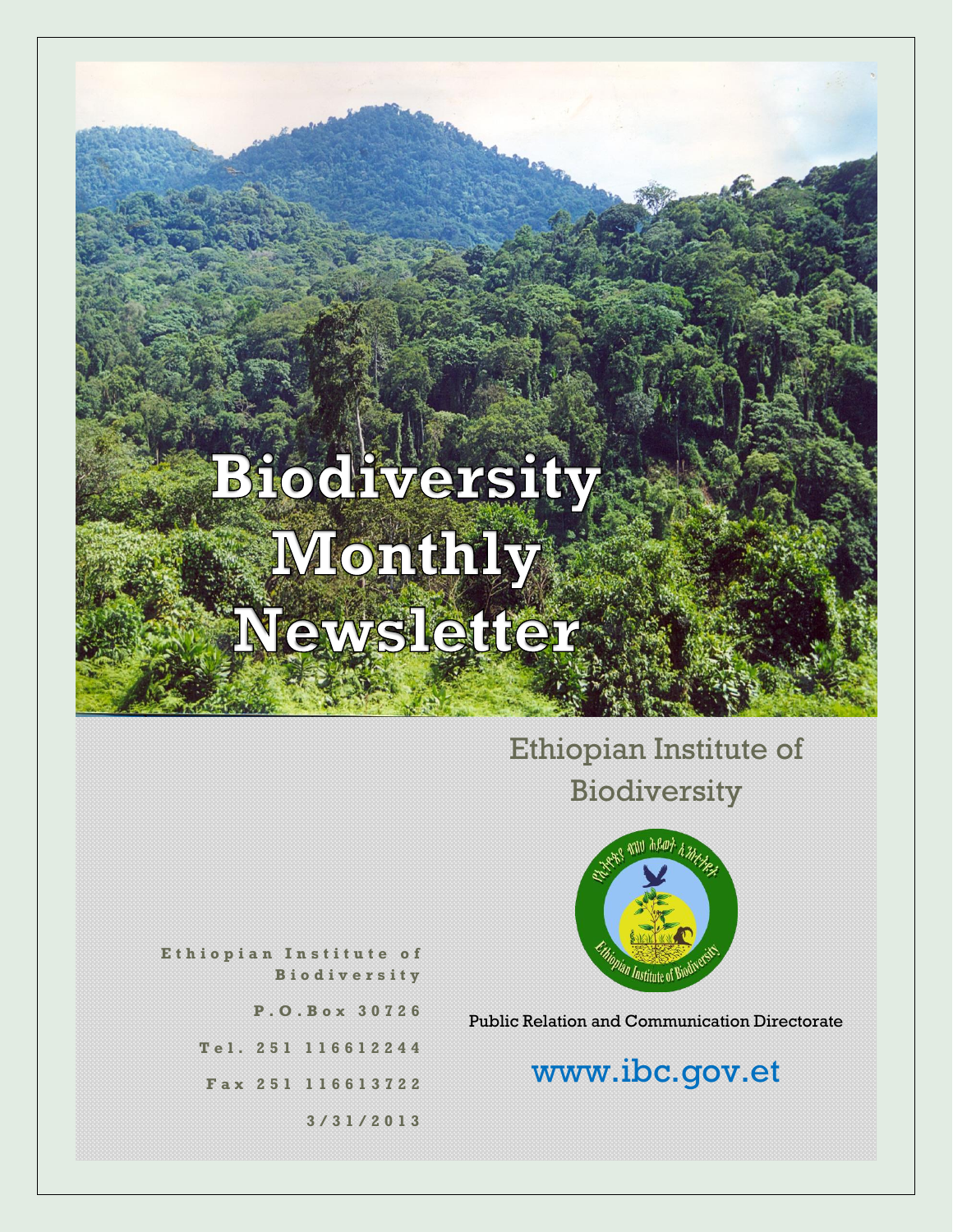**[UN Chief, Marking International Day, Urges Greater Protection for World's](http://www.ibc.gov.et/2756)  [Forests](http://www.ibc.gov.et/2756)**

**21 MARCH 2013:** Governments, businesses and civil society must commit to protect forests by reducing deforestation, preventing environmental degradation, and providing sustainable livelihoods for all of those who depend on this precious ecosystem, Secretary-General Ban Ki-moon said today.

"Forests are vital for our well-being. They cover nearly a third of the globe and provide an invaluable variety of social, economic and environmental benefits," Mr. Ban said in a message marking the first International Day of Forests.

Forests are the most biologically diverse ecosystems on land, home to more than half of the terrestrial species of animals, plants and insects. Around 1.6 billion people – including more than 2,000 indigenous cultures – depend on forests for their livelihood.

In his message, Mr. Ban highlighted the many functions that forests have in the environment and their benefits to humans. For example, they are the source of three-fourths of freshwater, stabilize slopes and prevent landslides, and protect coastal communities against tsunamis and storms. In addition, more than three million people use forest wood for fuel.

Forests also help combat climate change as they store more carbon than is in the atmosphere.

However, Mr. Ban noted that there are several threats to this ecosystem as urbanization and large-scale agriculture can exacerbate the rate of forest and biodiversity loss.

Some 13 million hectares of forest are destroyed annually, and deforestation accounts for 12 to 20 per cent of the global greenhouse gas emissions that contribute to global warming.

1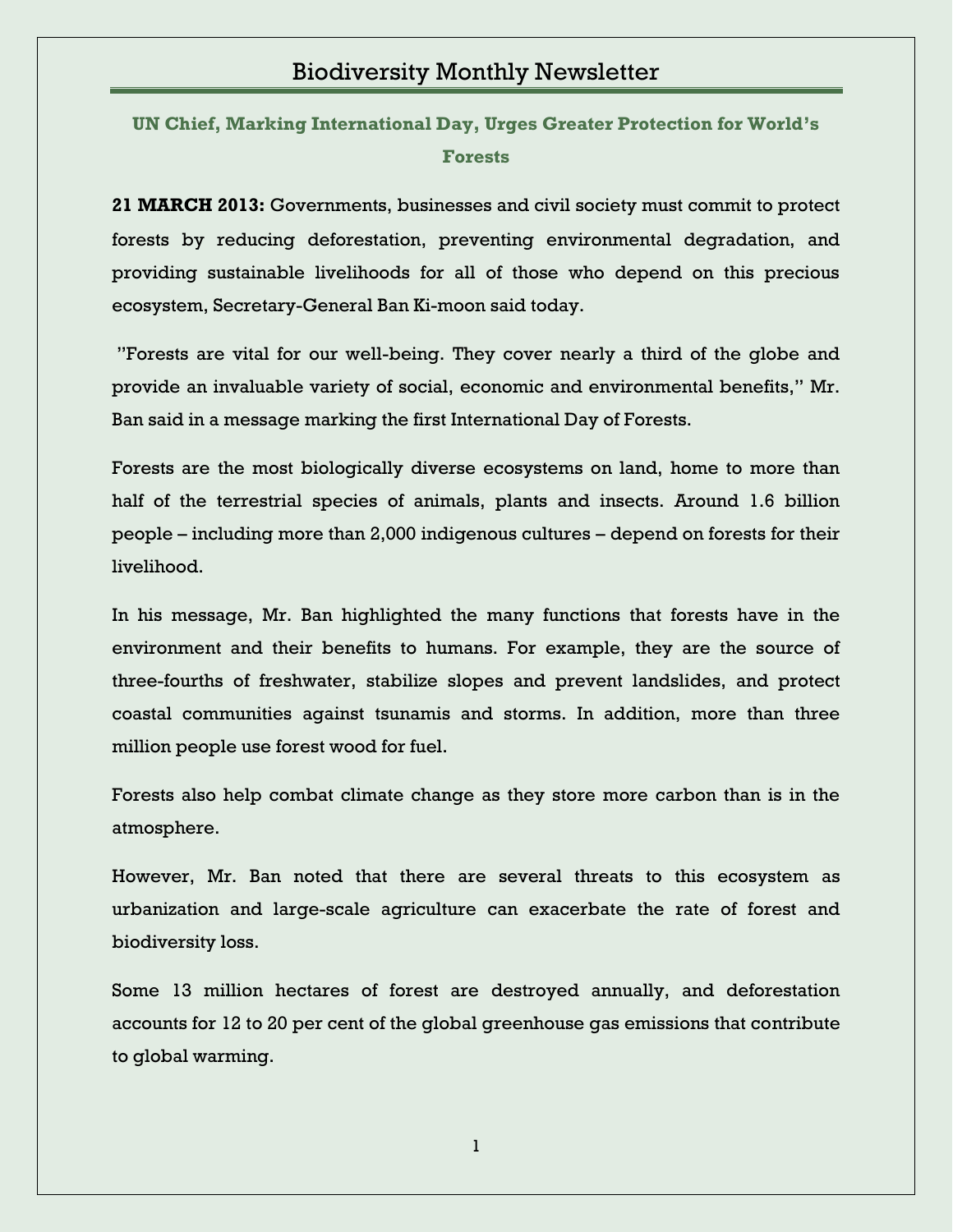"As weather patterns alter due to climate change, many forested areas are increasingly vulnerable. This underlines the urgency of a global, inclusive, legally binding climate change agreement that will address greenhouse gas emissions and encourage the protection and sustainable management of forests," Mr. Ban said.

"We need now to intensify efforts to protect forests, including by incorporating them into the post-2015 development agenda and the sustainable development goals," he added.

"The first UN International Day of Forests is a tremendous opportunity to celebrate our unique relationship to forests and trees," said the Forum's Director, Jan McAlpine. "This is the day for the whole world to celebrate not only the gifts that forests and trees provide us, but also the unsung heroes, those who make a difference for your forests, your trees and your communities. Find them among you and thank them." Source: **allafrica.com**

#### **World Water Day "Water Cooperation"**

**March 25th, 2013** Water is fundamental to basic human needs. This includes not only safe drinking water and decent sanitation for all, but also food security. Water is central to socio-economic development, poverty reduction and sustainable economies. And water is fundamental to sustaining all terrestrial, wetland, coastal and marine ecosystems, the life they support and the benefits they deliver to people. The hydrological cycle involves interaction between water, the physical landscape and the ecosystems they support. The functioning of ecosystems determines the flow, storage and quality of water.

Therefore, sound ecosystem management and water management are intricately linked. Accordingly, we are seeing increasing emphasis on the role of ecosystems as solutions to addressing water related challenges. Ecosystems are being considered as "natural infrastructure" because of the way they can deliver water management outcomes similar to those of man-made infrastructure, sometimes by substituting built infrastructure but, more usually, by augmenting it to make the most

2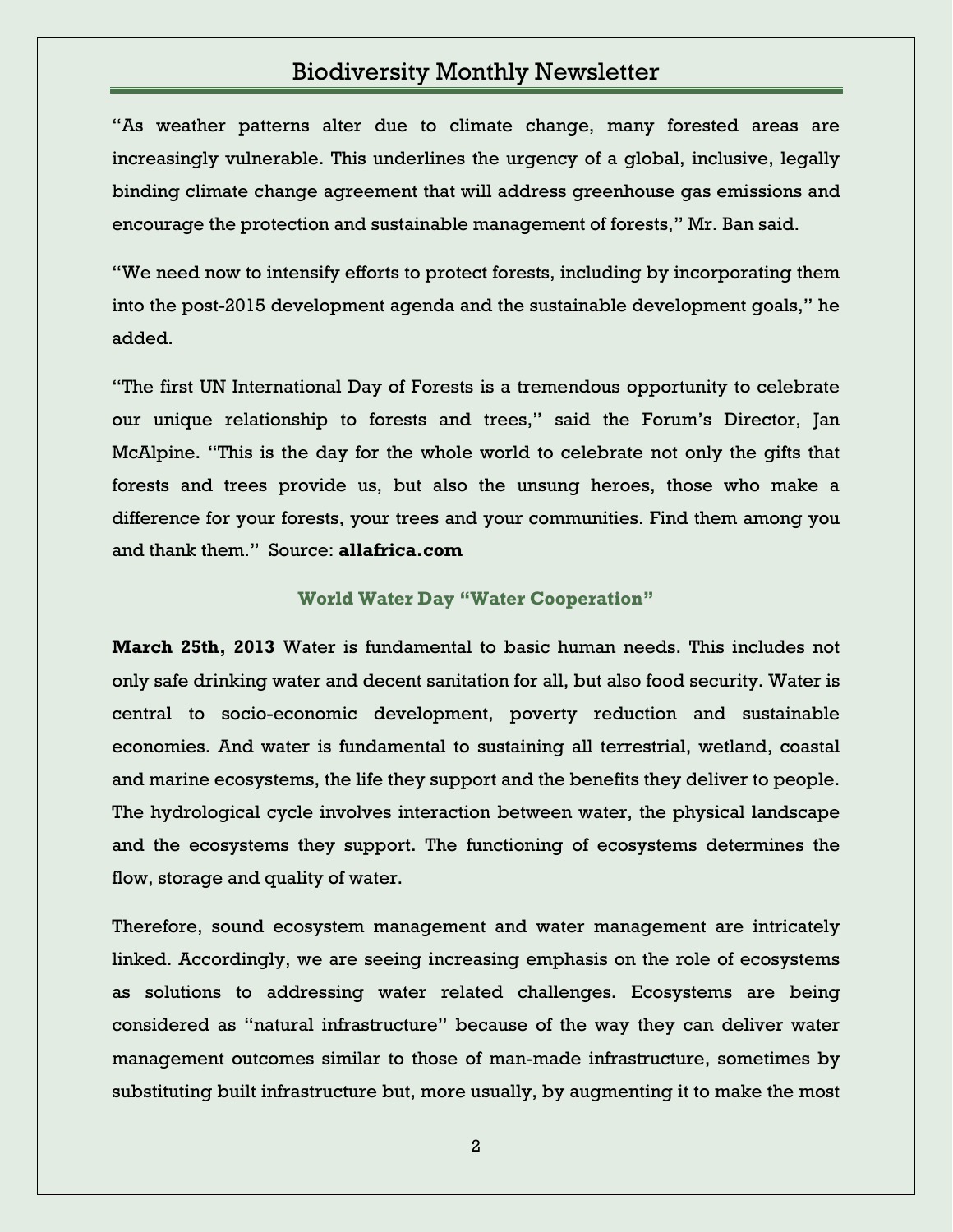efficient use of both approaches. Examples include using the water storage abilities of wetlands to help manage flood risk, using forested catchments to deliver clean drinking water supplies and to reduce erosion risks and, in farming systems, improving the vegetation on soils, and the biodiversity within them, to improve water availability for crops, increasing resilience to droughts and reducing run-off.

These attributes of biodiversity, and the ecosystem services underpinned, are well recognised in the Strategic Plan for Biodiversity 2011-2020 and the Aichi Biodiversity Targets, especially Target 14 that, by 2020, ecosystems that provide essential services, including services related to water, are restored and safeguarded. Natural infrastructure approaches also deliver other significant benefits, in addition to those relating to water; such as to tourism and recreation, fisheries and helping to achieve biodiversity conservation outcomes. For example, restoring a wetland to protect people and assets in cities from flooding brings benefit to water-birds, fish and other fauna and flora that in turn bring added benefit to people.

The theme of World Water Day this year is Water Cooperation. We are all water managers. Each time we turn on a tap or buy food we are responsible for a small element of the much larger water management cycle. The responsibility to manage water extends across sectors, governments, countries and individual citizens and should be considered as an activity that requires cooperation and integration from local to international levels. Similarly, the appropriate management and protection of biodiversity is a shared responsibility. The relationship between management of water and biodiversity should not be one of conflict: there are significant win-win outcomes to be gained.

It is well established that sound water management is complex and requires an integrated, multisectoral and multidisciplinary approach. A wide range of government agencies, civil society organisations, private sector concerns and individuals are involved. But water resources and biodiversity are usually managed in separate sectors, each focused on meeting specific objectives, rather than as part of an overarching framework that balances different water or biodiversity uses to

3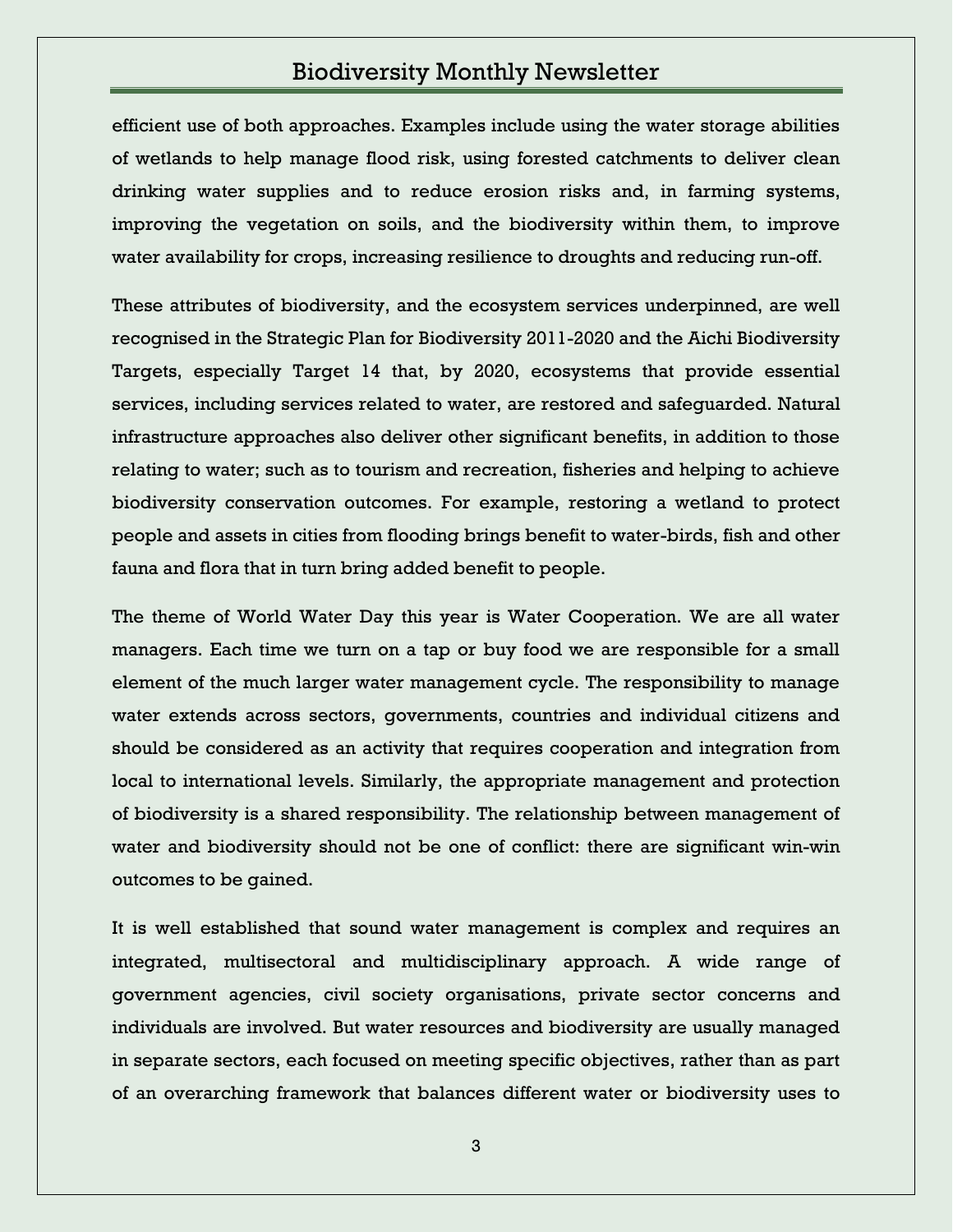optimize and share their various benefits across society and the economy. Crosssectoral and systematic approaches are needed to consider and initiate the use of natural infrastructure in order to achieve water security, including gaining climate resilience and rebalancing water distribution.

We are, however, seeing a significant shift to cooperation at the water and biodiversity interface, facilitated by a focus on the mutual objective of sustainable development. Biodiversity specialists have learnt to better understand the real and immediate problems being faced by water managers and users and, by offering solutions to such problems, there is a reciprocated understanding of the role and importance of biodiversity planning and management. Water managers and users are increasingly recognizing that the Convention on Biological Diversity and the Strategic Plan for Biodiversity are indeed relevant to them and to the problems they address.

Recognition of the common interests of various stakeholders is a cornerstone of effective cooperation. Let us further build on this, not only today, but tomorrow, and until we achieve the future we want. Source: **CBD**

#### **[CITES CoP 16, Renewed Commitment to Halt Species' Decline and Wildlife](http://www.ibc.gov.et/2745)  [Crime](http://www.ibc.gov.et/2745)**

**15 March 2013:** The sixteenth meeting of the Conference of the Parties (CoP 16) to the Convention on International Trade in Endangered Species of Wild Flora and Fauna (CITES) adopted 55 new listing proposals, saw the first global meeting of wildlife enforcement networks and adopted measures to address wildlife crime.

CITES CoP 16, which took place in Bangkok, Thailand, brought together more than 2,000 participants from 170 countries, including more than 200 non-governmental organizations and intergovernmental organizations. Delegates at the meeting adopted new listing proposals including on, *inter alia*, sharks, manta rays, turtles and timber. Nine proposals were rejected (Caspian snowcock, Tibetan snowcock, saltwater crocodile, Siamese crocodile, South American freshwater stingray, Rosette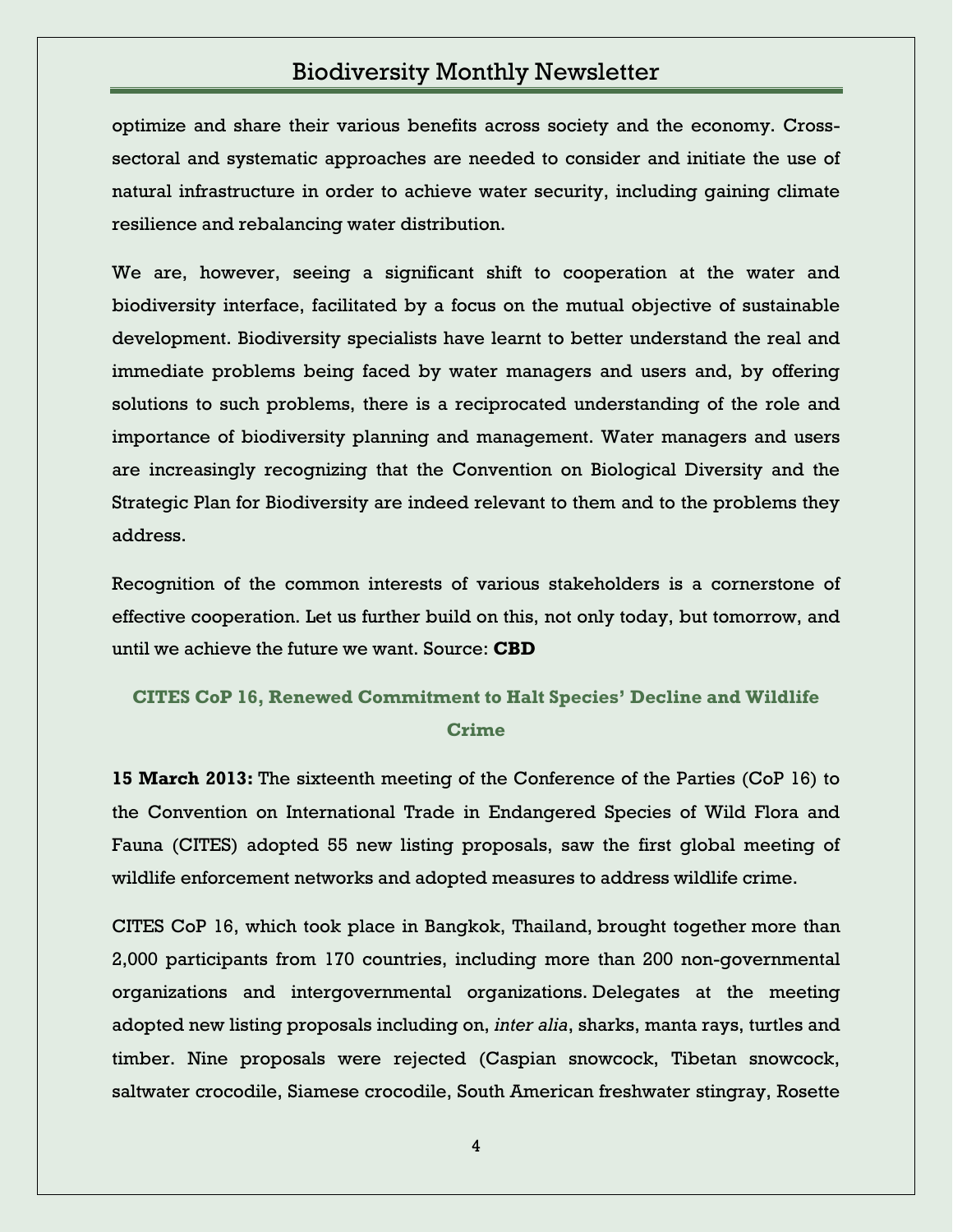river stingray, blood pheasant and 2 species of freshwater turtles). Three proposals were withdrawn: Southern white rhino; and two on African elephants. Three were not considered: Indochinese box turtle; Ryukyu black-breasted leaf Turtle; and Annam leaf turtle.

The CoP also adopted measures to address wildlife crime and established Wildlife Incident Support Teams (WISTs) to be dispatched at the request of a country following serious poaching incidents.

On the sidelines of the meeting, the International Consortium to Combat Wildlife Crime (ICCWC) convened several events on transboundary wildlife crime. John Scanlon, Secretary-General, CITES, praised the level of international cooperation in this regard, emphasizing that these international commitments will now be translated into national action, with the CITES Standing Committee reviewing progress between now and CoP 17 in 2016.

CoP 16 was marked by a general effort towards consensus, with member States declaring 3 March as World Wildlife Day. At the conclusion of the meeting, many delegates commented that they were "very happy" with the outcomes, with some remarking that CoP 16 had been the most successful CoP in CITES' 40 years, particularly for marine species. The next CoP will be held in South Africa in 2016.

**[New Mobile Application Provides Information on Marine Fish Species](http://www.ibc.gov.et/2733)**

**12 March 2013:** A new mobile application, AppliFish, provides consumers with information to help make informed choices when purchasing fish.

The app seeks to open marine knowledge to anyone with a mobile device, providing information on more than 550 marine species, including global distribution maps, predicted impacts of climate change, catch statistics and extinction risk. The app relies in part on data from the Food and Agriculture Organization of the UN (FAO). AppliFish was created by the i-Marine platform of 13 research institutes, universities and international organizations, including the FAO and the UN Educational, Scientific and Cultural Organization (UNESCO). The work was funded by the European Union.